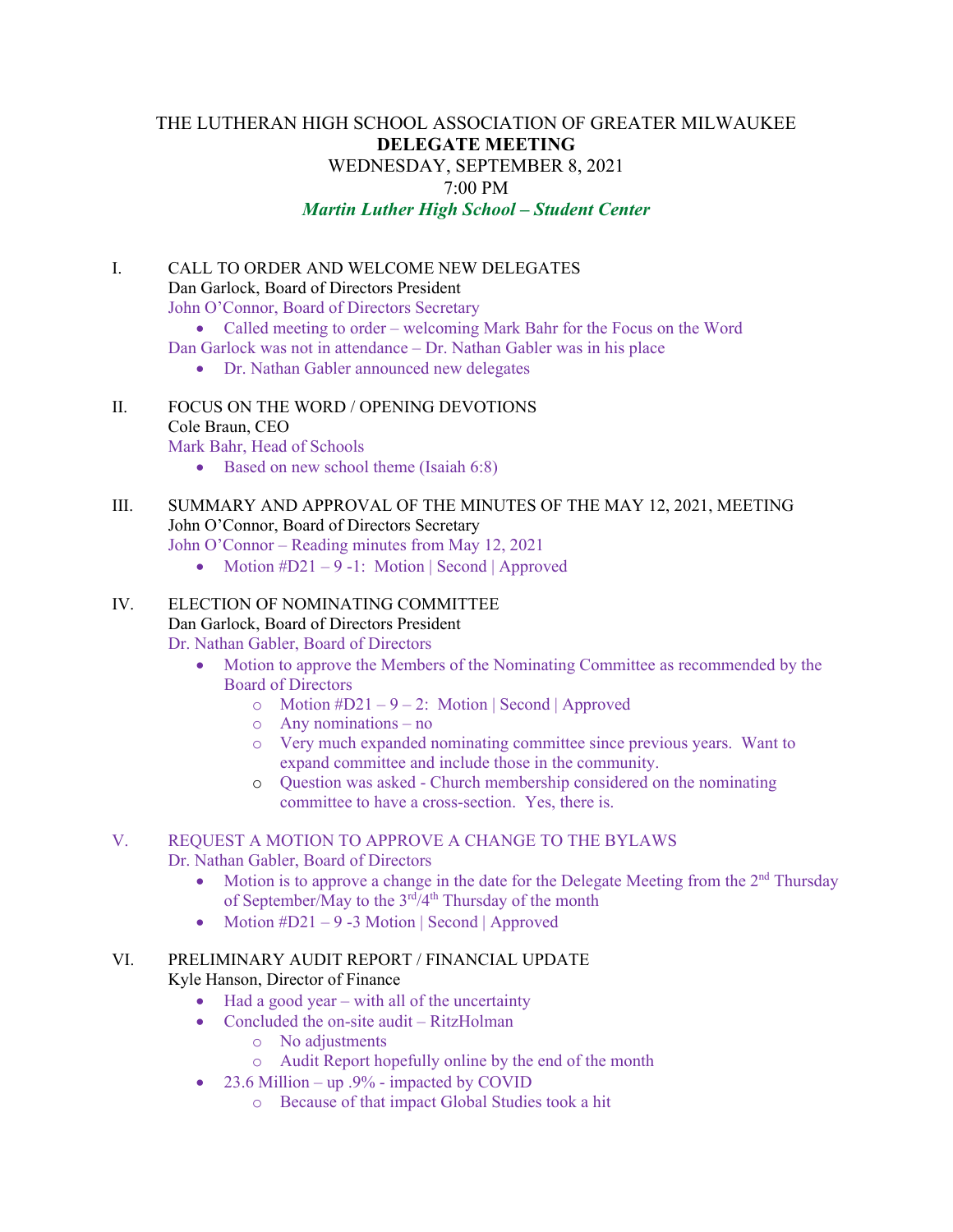- o Food Service MLHS was remote/hybrid
- Partnership Up
- Donations/Grants growth in revenue
	- o Completed expansion at LCL
	- o Student Center (IMC) at ML
	- o Classrooms at MLHS
- May see the number decline as we go to a less campaign based and more operations.
- Expenses higher because of land sale by LCL
- Program Service expense up 3% raises to the staff
- Mgmt/General expense up 2.9% somewhat inflationary
- Fundraising up a little more
- Assets up over 50 million (higher than 2020)
- Carry on our Liability Section
	- o PPP Loan was forgiven in August
- Long term liabilities down from last year reclass of the PPP loan
	- o The construction loan from LCL Expansion
	- $\circ$  Loan on mortgage now at 13.2 million  $\circ$  Construction loan on student dorm at \$
	- Construction loan on student dorm at \$7.9 million
- Thank God for the forgiveness of the PPP Loan
- Now in re-cast budget season
	- o Pre-cursor above what we planned with enrollment
	- o Attract and retain students at a very high level
- None of the above include Mount Calvary because they did not come on board in March of 2021.
- 75% confident that the retail portion of the dorm will be full on the bottom (retail tenants). Not there yet but getting there. Everything is just opening up. More work to do.
- 7 more global students on their way.

### VII. UPDATE ON THE ASSOCIATION Cole Braun, CEO

- 6 classrooms at MLHS (renovation business area and used to house LSS) o 90% complete
- Mount Calvary work new paint throughout building
	- o Changed lightning
	- o Floors
	- o Storage spaces
- Student Center renovation
- LCL Expansion/Addition
- Education Highlights
	- o It's brutally hard right now. Everyone forgot how to do school.
		- Kids are way behind
	- o Need to get kids caught up
- Athletics are going on
	- o Volleyball not wearing masks indoors
	- o Careful as possible
	- o Continue to do wipe downs
	- o Todd Albers joined as A.D. at MLHS
		- John Ellenberger stepped down, back to teaching
	- o Enrollment/Marketing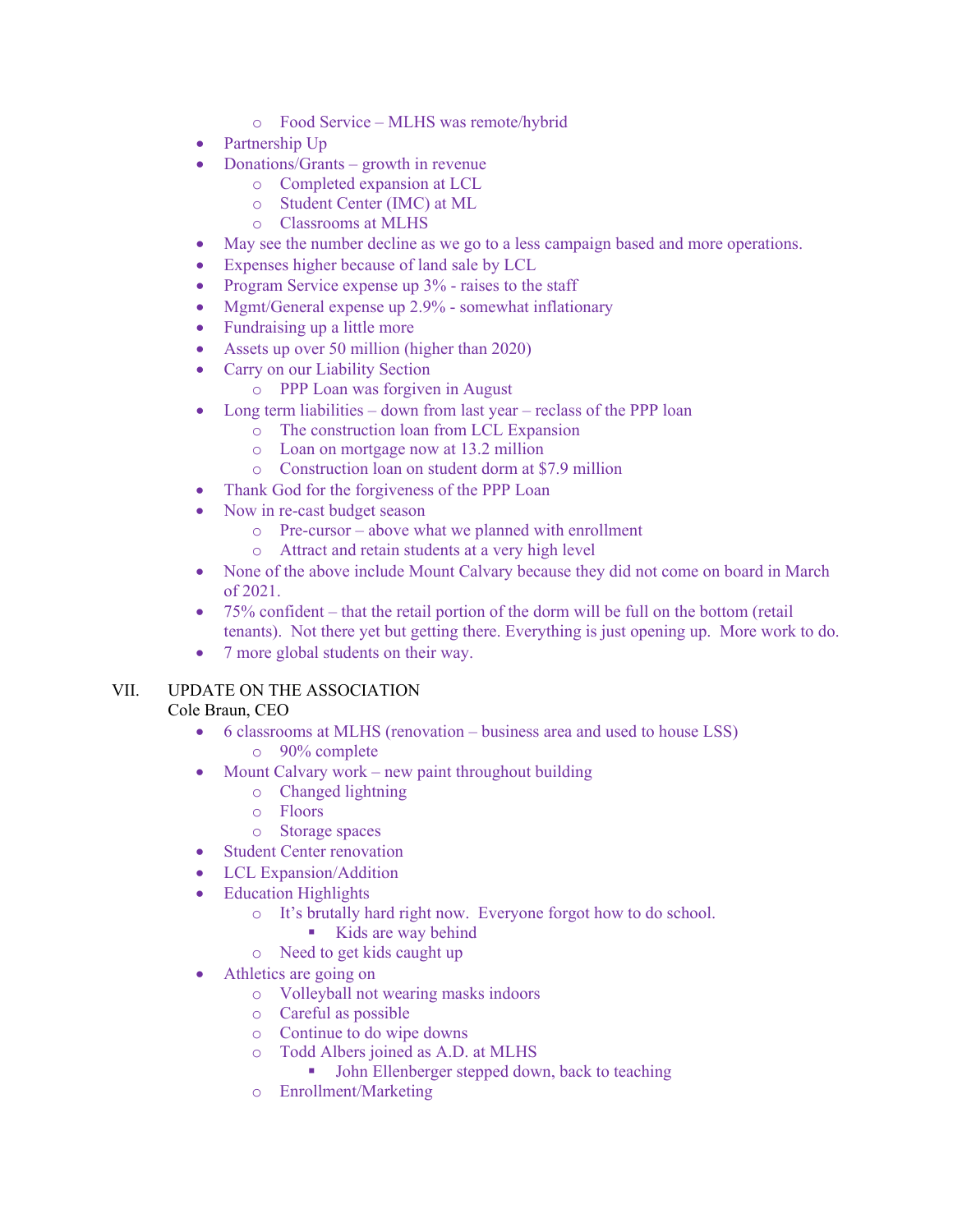- **France, Germany, Italy, Thailand, China, Vietnam**
- World Cultures coming back
- Mount Calvary/MLHS most volatile
	- Moving in the transient nature of that community
	- Trying to figure out work again some were unemployment
	- Continue to go through wait lists
- **Strong Enrollment numbers**
- o Threats
	- **Teacher/Administrator shortages**
	- **Leadership in all schools are old**
	- **Synodically trained candidates is low in percentage**
- o Students are more behind than they were before
	- Need to push them forward and get them ready
- o Financial sustainability of Christian Education is a threat
	- Must change
		- Initiatives focused to impact more lives
		- Focusing our advancement of the most critical areas of the school
			- Teachers
			- **Students**
- o Focus
	- People
	- **Students**
	- **Buildings**
	- **Delegates** 
		- How can we get more relational?
		- How do we get more engagement?
		- How do we get 4 people represented from each congregation?
			- o Then get the delegates to share the information to their congregation.
		- How effectively is getting back to the congregation?
		- Survey coming out.
			- o Miriam Anto said that students come from HS musical/choir, makes a great impression on Mount Calvary – makes a big difference.
		- Cannot rely on Lutheran High Sunday.
		- Bob Denkert asked What's the benefit of having 4 delegates come to the meeting? Delegates do not have a lot of authority at the meetings – this is where the Board of Directors need to look at.
			- o Last time was when Todd started because the delegates were engaged.
		- We want to be together.
		- The trend has gotten weaker than stronger, and we want to change that. The Association churches are the foundation.
		- Challenge is too  $-$  the different demographics of each congregation.
- o We are just getting started again sharing our Brand, Vision and Mission.
- Question was asked regarding masks being work at our 4 schools
	- o MLHS some wear them, some don't
	- o MC masks are required